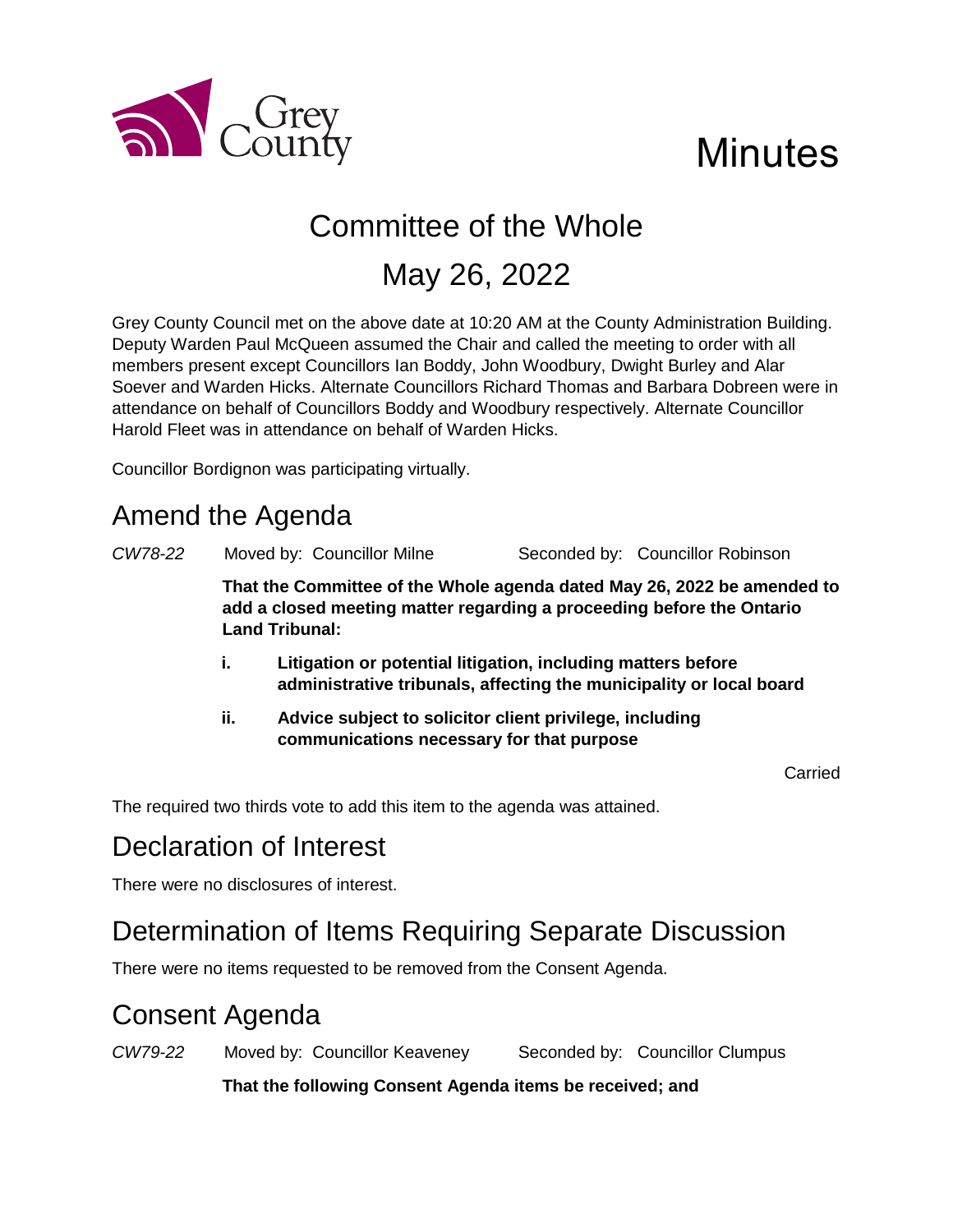**That staff be authorized to take the actions necessary to give effect to the recommendations in the staff reports; and**

**That the correspondence be supported or received for information as recommended in the consent agenda.** 

- **i. That the correspondence from the Children's Safety Village, thanking Grey County Council for its contribution, be received for information.**
- **ii. That the Economic Development and Planning Advisory Committee minutes dated May 5, 2022 be adopted as presented; and**

**That the following resolution contained therein be endorsed:**

 **That Report EDTC-ED-10-22 be received, and the Investment Attraction Strategy be endorsed; and**

**That staff be directed to develop and execute the first mission as per the 2022 contribution agreement for CanExport Community Investments Subprogram; and** 

**That staff maintain the relationship with ThinkCOMPASS and enter an annual contract to execute the three-year strategic action plan alongside staff as per annual budget approval.** 

**iii. That the Tourism Advisory Committee minutes dated May 11, 2022 be adopted as presented; and**

**That the following resolution contained therein be endorsed:**

- **That Report EDTC-TAC-09-22 regarding the Tourism Infrastructure & Investment be received for information.**
- **iv. That the Joint Public Meeting minutes regarding Official Plan Amendment 14 with the Township of Georgian Bluffs dated May 4, 2022 be adopted as presented.**
- **v. That the correspondence from the County of Bruce regarding the exclusion of nuclear energy from the Federal Government's Green Bond Framework be received for information.**
- **vi. That the correspondence from MP Alex Ruff regarding nominations for the outstanding contributions of constituents in Bruce-Grey-Owen Sound be received for information.**
- **vii. That the Westmount property described as LT 23 PL444; OWEN SOUND PIN 37049-0044**, **Geographic City of Owen Sound be declared surplus; and**

**That the land be valued based on the market evaluation provided by an independent realtor; and**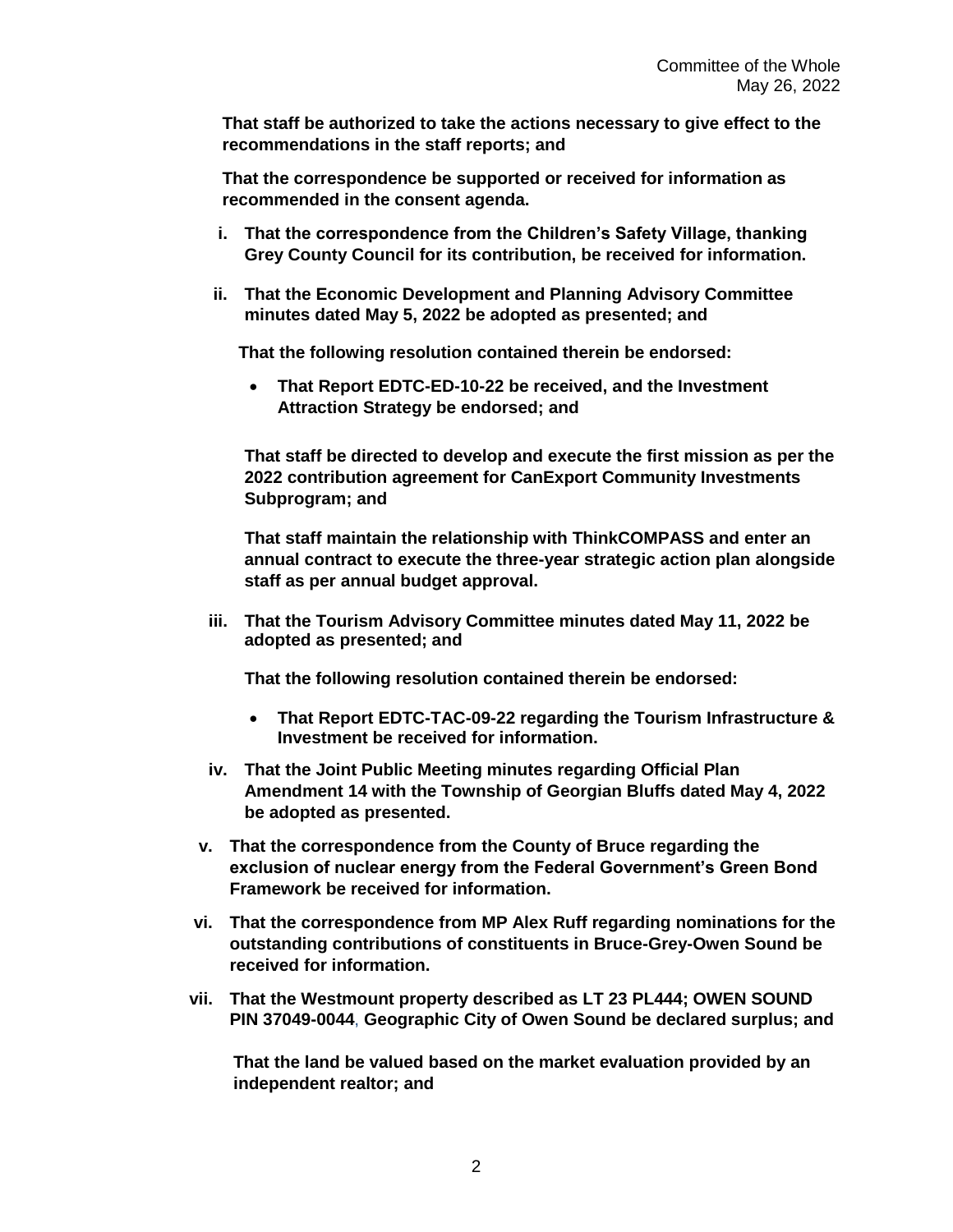**That the Clerk be directed to provide notice of Council's intent to sell the property to the qualified tenant in accordance with the Sale of Land Procedure; and**

**That the requirement for the tenant to utilize the Grey County Homeownership Program for a down payment, as outlined in Report HDR-CW-09-21, be waived.**

**viii. That all written submissions received on the proposed redline revisions to plan of subdivision/condominium 42T-2018-13 were considered which helped to make an informed recommendation and decision; and**

**That Report PDR-CW-20-22 be received, and that in consideration of the draft plan of subdivision/condominium 42T-2018-13, and the matters to have regard for under Subsection 51(24) of the Planning Act, the County of Grey Committee of the Whole hereby approves the revised plan of condominium on lands described as Part of Block 75, RP 16M-15, Part 3, Plan 16R-10059, (geographic Township of Collingwood) in the Town of The Blue Mountains.**

Carried

#### Items for Direction and Discussion

#### LSR-CW-01-22 Expropriation Process

*CW80-22* Moved by: Councillor Mackey Seconded by: Councillor Dobreen

**That report LSR-CW-01-22 outlining an expropriation process be received; and**

**That staff be authorized to seek the direction of County Council to commence and proceed with expropriation proceedings for land identified as necessary for County projects; and**

**That where County Council gives such direction, staff be authorized to proceed under the Expropriations Act to acquire ownership of such land, which shall include the authority to:**

- i. **commence, pursue, settle, and discontinue any such expropriation proceedings in accordance with the direction of County Council, and**
- ii. **enter into agreements and take steps necessary to give effect to County Council's direction in respect of the expropriation proceedings; and**

**That any such expropriation proceedings be subject to the oversight of the Chief Administrative Officer and the Director of Legal Services County Solicitor or their authorized delegates.**

Carried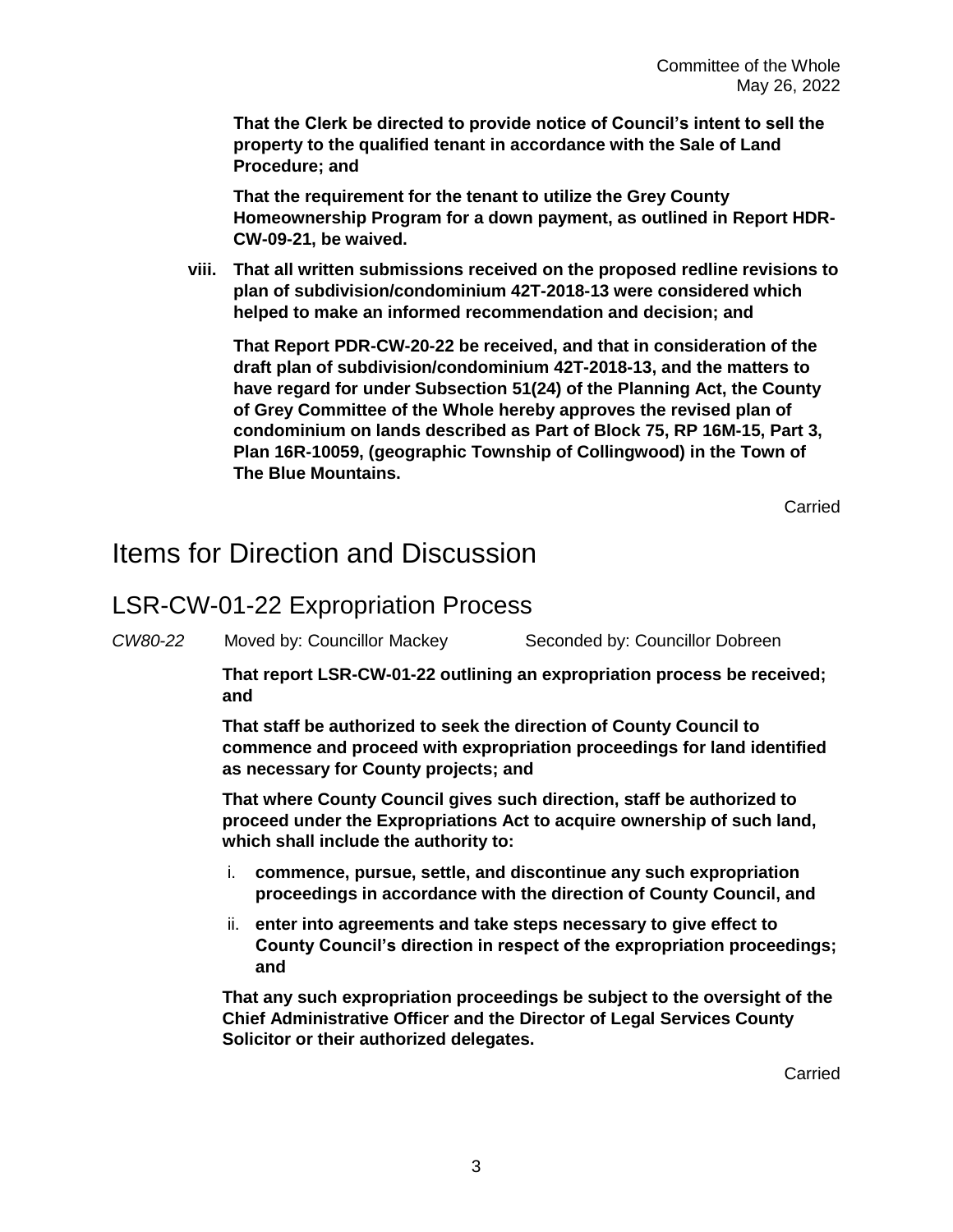#### TR-CW-24-22 Sign and Pavement Condition Index Single Source Award

*CW81-22* Moved by: Councillor Carleton Seconded by: Councillor Desai

**That Report TR-CW-24-22 regarding the Sign and Pavement Condition Index Single Source Award be received; and**

**That the completion of the road sign data collection and Pavement Condition Index for all County owned roads be awarded to Iris R&D Group on a single source contract for \$93,303 + HST; and**

**That the project deficit be funded from any surplus realized in 2022, or if no surplus is realized, the funds be transferred from the Transportation Services General Reserve.** 

Carried

The Committee recessed briefly, then reconvened.

## Closed Meeting Matters

Councillor Soever joined the meeting at this time.

*CW82-22* Moved by: Councillor Hutchinson Seconded by: Councillor Milne

**That Grey County Council does now move into closed session pursuant to Section 239 (2) of the Municipal Act, 2001 to discuss a matter before the Ontario Land Tribunal:**

- **i. litigation or potential litigation including matters before administrative tribunals, affecting the municipality or local board**
- **ii. advice subject to solicitor client privilege, including communications necessary for that purpose; and**

**That the following staff remain in attendance: Kim Wingrove, Randy Scherzer, Scott Taylor, Michael Letourneau, Heather Morrison, Rob Hatten and Tara Warder.** 

Carried

Committee proceeded into closed session at 11:25 AM.

Committee rose from closed session at 11:57 AM.

Deputy Warden McQueen confirmed that only those items noted in the resolution to move into closed session were discussed.

## Other Business

Kim Wingrove noted that potential delegations to the Association of Municipalities of Ontario could include: